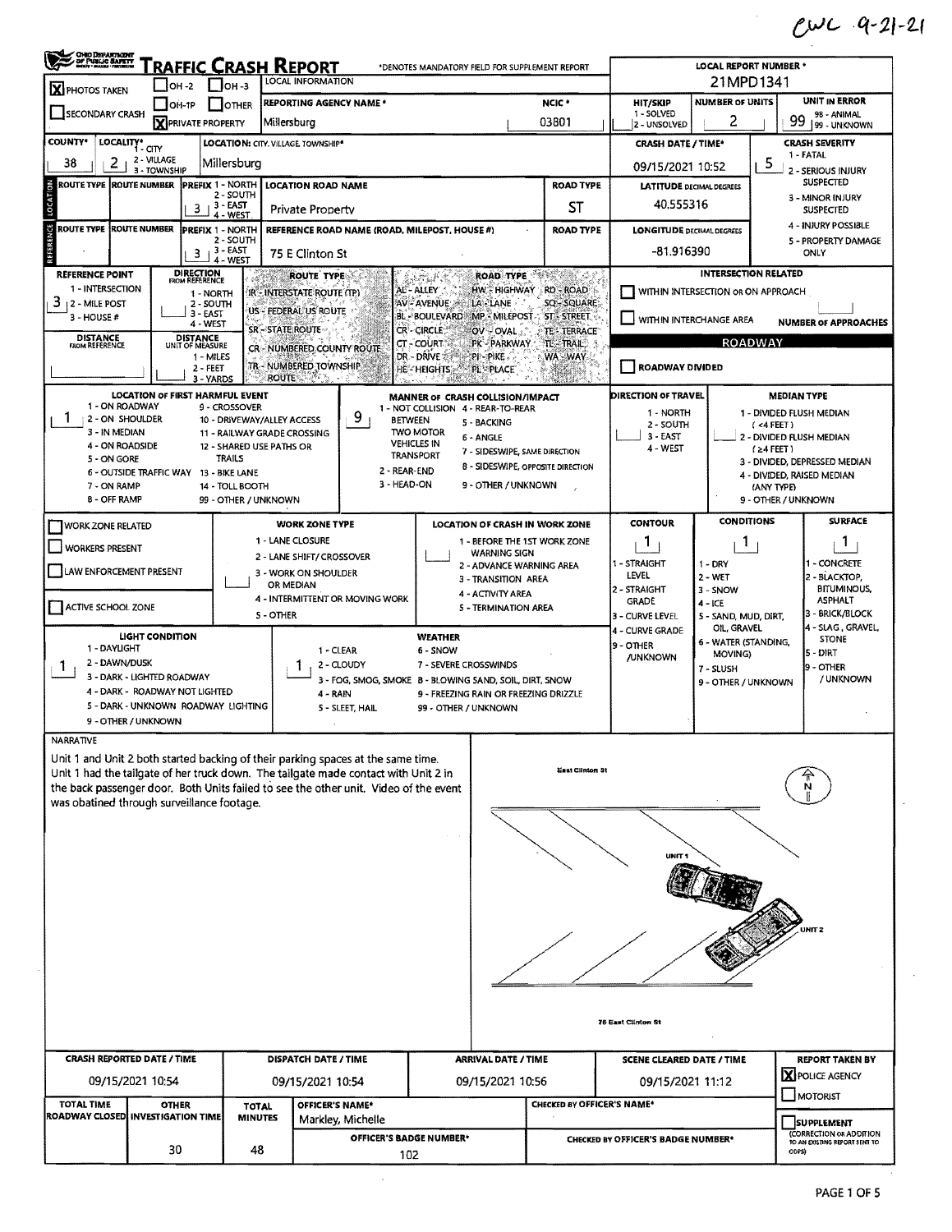|                                  | <b>OISO DEPARTMENT</b><br>OF PUBLIC SAFETY                                          |                                                                        | <b>LOCAL REPORT NUMBER</b>                                                     |                                                          |                                                    |                                            |                                             |                                                                    |  |  |  |  |
|----------------------------------|-------------------------------------------------------------------------------------|------------------------------------------------------------------------|--------------------------------------------------------------------------------|----------------------------------------------------------|----------------------------------------------------|--------------------------------------------|---------------------------------------------|--------------------------------------------------------------------|--|--|--|--|
|                                  |                                                                                     |                                                                        |                                                                                |                                                          |                                                    |                                            |                                             | 21MPD1341                                                          |  |  |  |  |
| UNIT#                            | OWNER NAME: LAST, FIRST, MIDDLE (C) SAME AS DRIVERY                                 |                                                                        | DAMAGE                                                                         |                                                          |                                                    |                                            |                                             |                                                                    |  |  |  |  |
|                                  | SCHLABACH, JAMIEN, L<br>OWNER ADDRESS: STREET, CITY, STATE, ZIP ( C SAME AS DRIVER) |                                                                        | 330-231-3554                                                                   | <b>DAMAGE SCALE</b><br>1 - NONE<br>3 - FUNCTIONAL DAMAGE |                                                    |                                            |                                             |                                                                    |  |  |  |  |
|                                  | 3 7012 CR 68, MILLERSBURG, OH, 44654                                                |                                                                        |                                                                                |                                                          |                                                    |                                            | 2 - MINOR DAMAGE                            | 4 - DISABLING DAMAGE                                               |  |  |  |  |
|                                  | <b>COMMERCIAL CARRIER: NAME, ADDRESS, CITY, STATE, ZIP</b>                          |                                                                        | COMMERCIAL CARRIER PHONE: INCLUDE AREA CODE                                    |                                                          | 9 - UNKNOWN                                        |                                            |                                             |                                                                    |  |  |  |  |
|                                  |                                                                                     |                                                                        |                                                                                |                                                          |                                                    |                                            |                                             | <b>DAMAGED AREA(S)</b>                                             |  |  |  |  |
|                                  | LP STATE   LICENSE PLATE #                                                          |                                                                        | <b>VEHICLE IDENTIFICATION #</b>                                                |                                                          | <b>VEHICLE YEAR</b>                                | <b>VEHICLE MAKE</b>                        |                                             | INDICATE ALL THAT APPLY                                            |  |  |  |  |
| OН                               | <b>JLV9666</b>                                                                      |                                                                        | 1GCEK19ZX6Z171382                                                              |                                                          | 2006                                               | CHEVROLET                                  |                                             |                                                                    |  |  |  |  |
| <b>X</b> INSURANCE               | <b>INSURANCE COMPANY</b><br><b>WASHINGTON AUTO</b>                                  |                                                                        | <b>INSURANCE POLICY #</b><br>4302046462                                        |                                                          | <b>COLOR</b><br>GRY                                | <b>VEHICLE MODEL</b><br>SILVERADO          |                                             |                                                                    |  |  |  |  |
|                                  | <b>TYPE OF USE</b>                                                                  |                                                                        | US DOT#                                                                        |                                                          | TOWED BY: COMPANY NAME                             |                                            |                                             |                                                                    |  |  |  |  |
| COMMERCIAL                       | GOVERNMENT                                                                          | IN EMERGENCY<br><b>IRESPONSE</b>                                       |                                                                                |                                                          |                                                    |                                            |                                             |                                                                    |  |  |  |  |
| <b>INTERLOCK</b>                 |                                                                                     | # OCCUPANTS                                                            | VEHICLE WEIGHT GVWR/GCWR<br>1 - ≤10K LBS.                                      |                                                          | <b>HAZARDOUS MATERIAL</b><br>IMATERIAL.<br>CLASS # | PLACARD 1D #                               |                                             |                                                                    |  |  |  |  |
| <b>DEVICE</b><br><b>EQUIPPED</b> | <b>HIT/SKIP UNIT</b>                                                                |                                                                        | 2 - 10.001 - 26K LBS,<br>3 - > 26K LBS.                                        | RELEASED<br>PLACARD                                      |                                                    |                                            |                                             |                                                                    |  |  |  |  |
|                                  | 1 - PASSENGER CAR                                                                   | 6 - VAN (9-15 SEATS)                                                   | 12 - GOLF CART                                                                 |                                                          | 18 - LIMO (LIVERY VEHICLE)                         | 23 - PEDESTRIAN/SKATER                     |                                             |                                                                    |  |  |  |  |
|                                  | 2 - PASSENGER VAN<br>(MINIVAN)                                                      | 7 - MOTORCYCLE 2-WHEELED<br>8 - MOTORCYCLE 3-WHEELED                   | 13 - SNOWMOBILE<br>14 - SINGLE UNIT                                            |                                                          | 19 - BUS (16+ PASSENGERS)                          | 24 - WHEELCHAIR (ANY TYPE)                 |                                             |                                                                    |  |  |  |  |
|                                  | UNIT TYPE 3 - SPORT UTIUTY<br>VEHICLE                                               | 9 - AUTOCYCLE                                                          | <b>TRUCK</b><br>15 - SEMI-TRACTOR                                              | 20 - OTHER VEHICLE<br>21 - HEAVY EQUIPMENT               |                                                    | 25 - OTHER NON-MOTORIST<br>26 - BICYCLE    | 10                                          |                                                                    |  |  |  |  |
|                                  | 4 - PICK UP                                                                         | 10 - MOPED OR MOTORIZED<br><b>BICYCLE</b>                              | 16 - FARM EQUIPMENT                                                            |                                                          | 22 - ANIMAL WITH RIDER OR<br>ANIMAL-DRAWN VEHICLE  | 27 - TRAIN                                 |                                             |                                                                    |  |  |  |  |
|                                  | 5 - CARGO VAN<br>(ATV/UTV)                                                          | 11 - ALL TERRAIN VEHICLE                                               | 17 - MOTORHOME                                                                 |                                                          |                                                    | 99 - UNKNOWN OR HIT/SKIP                   |                                             |                                                                    |  |  |  |  |
|                                  | # OF TRAILING UNITS                                                                 |                                                                        |                                                                                |                                                          |                                                    |                                            |                                             |                                                                    |  |  |  |  |
| x                                | WAS VEHICLE OPERATING IN AUTONOMOUS                                                 |                                                                        | 0 - NO AUTOMATION                                                              |                                                          | 3 - CONDITIONAL AUTOMATION 9 - UNKNOWN             |                                            |                                             |                                                                    |  |  |  |  |
| 2                                | MODE WHEN CRASH OCCURRED?                                                           |                                                                        | 1 - DRIVER ASSISTANCE                                                          |                                                          | 4 - HIGH AUTOMATION                                |                                            | 10                                          |                                                                    |  |  |  |  |
|                                  |                                                                                     | MODE LEVEL                                                             | 1-YES 2-NO 9-OTHER/UNKNOWN AUTONOMOUS 2-PARTIAL AUTOMATION 5-FULL AUTOMATION   |                                                          |                                                    |                                            |                                             |                                                                    |  |  |  |  |
|                                  | 1 - NONE                                                                            | 6 - BUS - CHARTER/TOUR                                                 | $11 - FIRE$                                                                    | 16 - FARM                                                |                                                    | 21 - MAIL CARRIER                          |                                             |                                                                    |  |  |  |  |
|                                  | 2 - TAXI<br>3 - ELECTRONIC RIDE                                                     | 7 - BUS - INTERCITY<br><b>8-BUS-SHUTTLE</b>                            | 12 - MILITARY<br>13 - POLICE                                                   |                                                          | 17 - MOWING<br>18 - SNOW REMOVAL                   | 99 - OTHER / UNKNOWN                       |                                             |                                                                    |  |  |  |  |
| SPECIAL                          | SHARING                                                                             | $9 - BUS - OTHER$                                                      | 14 - PUBLIC UTILITY                                                            |                                                          | 19 - TOWING                                        |                                            |                                             |                                                                    |  |  |  |  |
|                                  | <b>FUNCTION 4 - SCHOOL TRANSPORT</b><br>5 - BUS - TRANSIT/COMMUTER                  | 10 - AMBULANCE                                                         | 15 - CONSTRUCTION EQUIP.                                                       |                                                          | 20 - SAFETY SERVICE<br><b>PATROL</b>               |                                            |                                             | 12<br>12                                                           |  |  |  |  |
|                                  | 1 - NO CARGO BODY TYPE                                                              | 4 - LOGGING                                                            | 7 - GRAIN/CHIPS/GRAVEL                                                         | 11 - DUMP                                                |                                                    | 99 - OTHER / UNKNOWN                       |                                             |                                                                    |  |  |  |  |
| CARGO                            | / NOT APPLICABLE<br>2 - BUS                                                         | 5 - INTERMODAL<br><b>CONTAINER CHASSIS</b>                             | $8 - POLE$                                                                     |                                                          | 12 - CONCRETE MIXER                                |                                            |                                             |                                                                    |  |  |  |  |
| <b>BODY</b>                      | 3 - VEHICLE TOWING                                                                  | 6 - CARGOVAN                                                           | 9 - CARGO TANK<br>10 - FLAT BED                                                |                                                          | 13 - AUTO TRANSPORTER<br>14 - GARBAGE/REFUSE       |                                            |                                             | $\mathbf{R}$<br>9<br>9                                             |  |  |  |  |
| <b>TYPE</b>                      | ANOTHER MOTOR VEHICLE                                                               | /ENCLOSED BOX                                                          |                                                                                |                                                          |                                                    |                                            |                                             |                                                                    |  |  |  |  |
|                                  | 1 - TURN SIGNALS<br>2 - HEAD LAMPS                                                  | 4 - BRAKES<br><b>S-STEERING</b>                                        | 7 - WORN OR SLICK. TIRES<br>8 - TRAILER EQUIPMENT                              |                                                          | 9 - MOTOR TROUBLE<br>10 - DISABLED FROM PRIOR      | 99 - OTHER / UNKNOWN                       |                                             |                                                                    |  |  |  |  |
| <b>VEHICLE</b><br><b>DEFECTS</b> | 3 - TAIL LAMPS                                                                      | <b>6 - TIRE BLOWOUT</b>                                                | DEFECTIVE                                                                      |                                                          | <b>ACCIDENT</b>                                    |                                            |                                             |                                                                    |  |  |  |  |
|                                  | 1 - INTERSECTION -                                                                  | 4 - MIDBLOCK -                                                         |                                                                                |                                                          | 10 - DRIVEWAY ACCESS                               |                                            | $\Box$ - NO DAMAGE $[0]$                    | <b>LI-UNDERCARRIAGE [14]</b>                                       |  |  |  |  |
|                                  | MARKED CROSSWALK                                                                    | MARKED CROSSWALK                                                       | 7 - SHOULDER/ROADSIDE<br><b>B - SIDEWALK</b>                                   |                                                          | 11 - SHARED USE PATHS                              | 99 - OTHER / UNKNOWN                       | $X - \mathsf{TOP}[13]$                      | $\Box$ - ALL AREAS [ 15 ]                                          |  |  |  |  |
| NON-<br><b>MOTORIST</b>          | 2 - INTERSECTION -<br>UNMARKED CROSSWALK                                            | 5 - TRAVEL LANE -<br>OTHER LOCATION                                    | 9 - MEDIAN/CROSSING                                                            |                                                          | <b>OR TRAILS</b><br>12 - FIRST RESPONDER           |                                            |                                             | $\Box$ - UNIT NOT AT SCENE [ 16 ]                                  |  |  |  |  |
| LOCATION                         | 3 - INTERSECTION - OTHER                                                            | <b>6 - BICYCLE LANE</b><br>1 - STRAIGHT AHEAD                          | <b>ISLAND</b><br>9 - LEAVING TRAFFIC                                           |                                                          | AT INCIDENT SCENE<br>15 - WALKING, RUNNING,        | 21 - STANDING OUTSIDE                      |                                             |                                                                    |  |  |  |  |
|                                  | 1 - NON-CONTACT<br>2 - NON-COLLISION                                                | 2 - BACKING                                                            | LANE                                                                           |                                                          | JOGGING, PLAYING                                   | DISABLED VEHICLE                           | 0 - NO DAMAGE                               | <b>INITIAL POINT OF CONTACT</b><br>14 - UNDERCARRIAGE              |  |  |  |  |
| 3                                | 2<br>3 - STRIKING                                                                   | 3 - CHANGING LANES<br>4 - OVERTAKING/PASSING                           | 10 - PARKED<br>11 - SLOWING OR STOPPED                                         |                                                          | 16 - WORKING<br>17 - PUSHING VEHICLE               | 99 - OTHER / UNKNOWN                       | 13                                          | 1-12 - REFER TO UNIT 15 - VEHICLE NOT AT SCENE                     |  |  |  |  |
| <b>ACTION</b>                    | 4 - STRUCK                                                                          | PRE-CRASH 5 - MAKING RIGHT TURN<br><b>ACTIONS 6 - MAKING LEFT TURN</b> | IN TRAFFIC<br>12 - DRIVERLESS                                                  |                                                          | 18 - APPROACHING OR<br>LEAVING VEHICLE             |                                            |                                             | <b>DIAGRAM</b><br>99 – UNKNOWN                                     |  |  |  |  |
|                                  | 5 - BOTH STRIKING<br>& STRUCK                                                       | 7 - MAKING U-TURN                                                      | 13 - NEGOTIATING A CURVE                                                       |                                                          | 19 - STANDING                                      |                                            | 13 - TOP                                    |                                                                    |  |  |  |  |
|                                  | 9 - OTHER / UNKNOWN                                                                 | 8 - ENTERING TRAFFIC<br>LANE                                           | 14 - ENTERING OR CROSSING 20 - OTHER NON-MOTORIST<br><b>SPECIFIED LOCATION</b> |                                                          |                                                    |                                            |                                             | TRAFFIC                                                            |  |  |  |  |
|                                  | 1 - NONE                                                                            | /ACDA                                                                  | 8 - FOLLOWING TOO CLOSE 13 - IMPROPER START FROM<br>A PARKED POSITION          |                                                          | 18 - OPERATING DEFECTIVE<br><b>EQUIPMENT</b>       | 23 - OPENING DOOR INTO<br>ROADWAY          | <b>TRAFFICWAY FLOW</b>                      | <b>TRAFFIC CONTROL</b>                                             |  |  |  |  |
|                                  | 2 - FAILURE TO YIELD<br>3 - RAN RED LIGHT                                           | 9 - IMPROPER LANE                                                      | 14 - STOPPED OR PARKED                                                         |                                                          | 19 - LOAD SHIFTING                                 | 99 - OTHER IMPROPER                        | 1 - ONE-WAY<br>2 - TWO-WAY                  | 1 - ROUNDABOUT 4 - STOP SIGN                                       |  |  |  |  |
| 12                               | 4 - RAN STOP SIGN<br>5 - UNSAFE SPEED                                               | CHANGE<br>10 - IMPROPER PASSING                                        | ILLEGALLY<br>1S - SWERVING TO AVOID                                            |                                                          | /FALLING/SPILLING<br>20 - IMPROPER CROSSING        | <b>ACTION</b>                              | 1                                           | 2 - SIGNAL<br>5 - YIELD SIGN<br>6<br>3 - FLASHER<br>6 - NO CONTROL |  |  |  |  |
|                                  | CONTRIBUTING 6-IMPROPER TURN<br>CIRCUMSTANCES <sub>7</sub> - LEFT OF CENTER         | 11 - DROVE OFF ROAD                                                    | 16 - WRONG WAY                                                                 |                                                          | 21 - LYING IN ROADWAY                              |                                            |                                             |                                                                    |  |  |  |  |
|                                  |                                                                                     | 12 - IMPROPER BACKING                                                  | 17 - VISION OBSTRUCTION                                                        |                                                          | 22 - NOT DISCERNIBLE                               |                                            | # OF THROUGH LANES<br>ON ROAD               | <b>RAIL GRADE CROSSING</b><br>1 - NOT INVLOVED                     |  |  |  |  |
|                                  | <b>SEOUENCE OF EVENTS</b>                                                           |                                                                        |                                                                                |                                                          |                                                    |                                            | 1                                           | 2 - INVOLVED-ACTIVE CROSSING<br>1                                  |  |  |  |  |
| 20                               | 1 - OVERTURN/ROLLOVER                                                               | 7 - SEPARATION OF UNITS                                                | <b>EVENTS</b><br>12 - DOWNHILL RUNAWAY                                         |                                                          | 19 - ANIMAL -OTHER                                 | 23 - STRUCK BY FALLING,                    |                                             | 3 - INVOLVED-PASSIVE CROSSING                                      |  |  |  |  |
|                                  | 2 - FIRE/EXPLOSION<br>3 - IMMERSION                                                 | 8 - RAN OFF ROAD RIGHT<br>9 - RAN OFF ROAD LEFT                        | 13 - OTHER NON-COLLISION<br>14 - PEDESTRIAN                                    |                                                          | 20 - MOTOR VEHICLE IN<br>TRANSPORT                 | SHIFTING CARGO OR<br>ANYTHING SET IN       |                                             | UNIT / NON-MOTORIST DIRECTION                                      |  |  |  |  |
|                                  | 4 - JACKKNIFE<br>5 - CARGO / EQUIPMENT                                              | 10 - CROSS MEDIAN<br>11 - CROSS CENTERLINE -                           | 15 - PEDALCYCLE<br>16 - RAILWAY VEHICLE                                        |                                                          | 21 - PARKED MOTOR<br>VEHICLE                       | <b>MOTION BY A MOTOR</b><br><b>VEHICLE</b> |                                             | 1 - NORTH<br>5 - NORTHEAST<br>2 - SOUTH<br><b>6 - NORTHWEST</b>    |  |  |  |  |
|                                  | LOSS OR SHIFT                                                                       | <b>OPPOSITE DIRECTION</b><br>OF TRAVEL                                 | 17 - ANIMAL - FARM                                                             |                                                          | 22 - WORK ZONE<br>MAINTENANCE                      | 24 - OTHER MOVABLE<br>OBJECT               |                                             | $3 - EAST$<br>7 - SOUTHEAST                                        |  |  |  |  |
|                                  | <b>6 - EQUIPMENT FAILURE</b>                                                        |                                                                        | 18 - ANIMAL - DEER                                                             |                                                          | EQUIPMENT                                          |                                            | <b>FROM</b><br>TO                           | 3<br>4 - WEST<br>8 - SOUTHWEST<br>9 - OTHER / UNKNOWN              |  |  |  |  |
|                                  | 25 - IMPACT ATTENUATOR 31 - GUARDRAIL END                                           | ستخبث                                                                  | COLLISION WITH FIXED OBJECT - STRUCK<br>38 - OVERHEAD SIGN POST                |                                                          | 45 - EMBANKMENT                                    | 52 - BUILDING                              |                                             |                                                                    |  |  |  |  |
|                                  | / CRASH CUSHION<br>26 - BRIDGE OVERHEAD                                             | 32 - PORTABLE BARRIER<br>33 - MEDIAN CABLE BARRIER                     | 39 - LIGHT / LUMINARIES<br><b>SUPPORT</b>                                      | 46 - FENCE                                               | 47 - MAILBOX                                       | 53 - TUNNEL<br>54 - OTHER FIXED            | <b>UNIT SPEED</b>                           | DETECTED SPEED                                                     |  |  |  |  |
| 5                                | <b>STRUCTURE</b><br>- BRIDGE PIER OR<br>27                                          | 34 - MEDIAN GUARDRAIL<br><b>BARRIER</b>                                | 40 - UTILITY POLE<br>41 - OTHER POST, POLE                                     | 48 - TREE                                                | 49 - FIRE HYDRANT                                  | OBJECT<br>99 - OTHER / UNKNOWN             | 2                                           | 1 - STATED / ESTIMATED SPEED                                       |  |  |  |  |
|                                  | <b>ABUTMENT</b><br>28 - BRIDGE PARAPET                                              | 35 - MEDIAN CONCRETE<br><b>BARRIER</b>                                 | OR SUPPORT<br>42 - CULVERT                                                     |                                                          | 50 - WORK ZONE<br><b>MAINTENANCE</b>               |                                            |                                             |                                                                    |  |  |  |  |
|                                  | 29 - BRIDGE RAIL<br>30 - GUARDRAIL FACE                                             | 36 - MEDIAN OTHER BARRIER<br>37 - TRAFFIC SIGN POST                    | 43 - CURB<br>44 - DITCH                                                        | 51 - WALL                                                | <b>EQUIPMENT</b>                                   |                                            | 2 - CALCULATED / EDR<br><b>POSTED SPEED</b> |                                                                    |  |  |  |  |
|                                  |                                                                                     |                                                                        |                                                                                |                                                          |                                                    |                                            | 15                                          | 3 - UNDETERMINED                                                   |  |  |  |  |
|                                  | FIRST HARMFUL EVENT                                                                 |                                                                        | <b>MOST HARMFUL EVENT</b>                                                      |                                                          |                                                    |                                            |                                             |                                                                    |  |  |  |  |

 $\hat{\mathcal{A}}$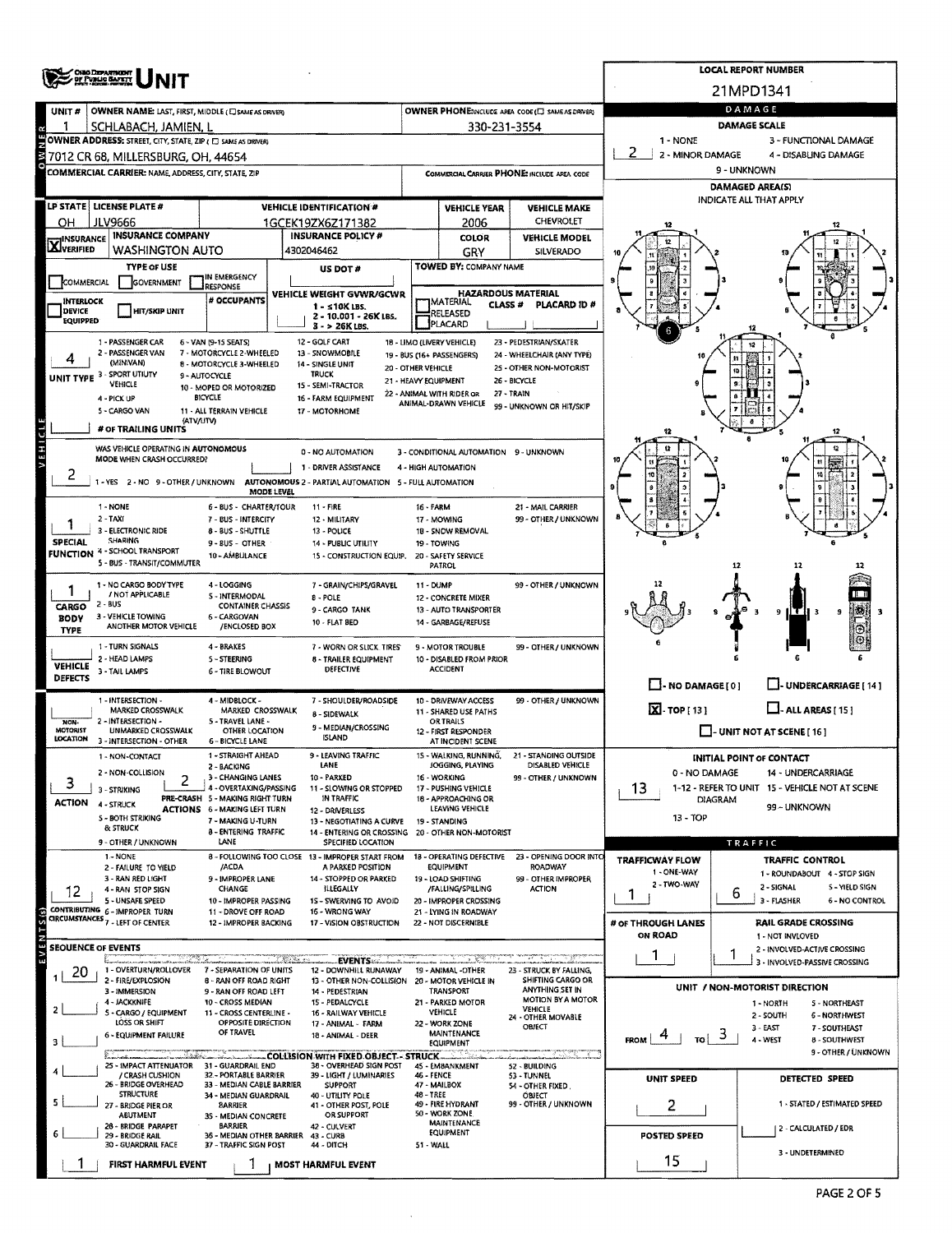|                                                                                                                                                | <b>ONO DEPARTMENT</b>                                              |                                                          | <b>LOCAL REPORT NUMBER</b>                                                            |                                                                                |                                                 |                                            |                                       |                                                                      |  |  |  |  |
|------------------------------------------------------------------------------------------------------------------------------------------------|--------------------------------------------------------------------|----------------------------------------------------------|---------------------------------------------------------------------------------------|--------------------------------------------------------------------------------|-------------------------------------------------|--------------------------------------------|---------------------------------------|----------------------------------------------------------------------|--|--|--|--|
|                                                                                                                                                |                                                                    |                                                          |                                                                                       |                                                                                |                                                 |                                            |                                       | 21MPD1341                                                            |  |  |  |  |
| UNIT#                                                                                                                                          | <b>OWNER NAME: LAST, FIRST, MIDDLE (CISAME AS DRIVER)</b>          |                                                          | OWNER PHONE:INCLUDE AREA CODE (E) SAME AS DRIVERY                                     | DAMAGE                                                                         |                                                 |                                            |                                       |                                                                      |  |  |  |  |
| 2                                                                                                                                              | MAST, MARIA                                                        |                                                          | 330-763-1940                                                                          | <b>DAMAGE SCALE</b><br>1 - NONE<br>3 - FUNCTIONAL DAMAGE                       |                                                 |                                            |                                       |                                                                      |  |  |  |  |
| OWNER ADDRESS: STREET, CITY, STATE, ZIP ( C SAME AS DRIVER)<br>2 - MINOR DAMAGE<br>4 - DISABLING DAMAGE<br>6529 CR 189, MILLERSBURG, OH, 44654 |                                                                    |                                                          |                                                                                       |                                                                                |                                                 |                                            |                                       |                                                                      |  |  |  |  |
|                                                                                                                                                | COMMERCIAL CARRIER: NAME, ADDRESS, CITY, STATE, ZIP                |                                                          | 9 - UNKNOWN                                                                           |                                                                                |                                                 |                                            |                                       |                                                                      |  |  |  |  |
|                                                                                                                                                |                                                                    |                                                          |                                                                                       | <b>DAMAGED AREA(S)</b>                                                         |                                                 |                                            |                                       |                                                                      |  |  |  |  |
|                                                                                                                                                | LP STATE   LICENSE PLATE #                                         |                                                          | <b>VEHICLE IDENTIFICATION #</b>                                                       |                                                                                | <b>VEHICLE YEAR</b>                             | <b>VEHICLE MAKE</b>                        |                                       | INDICATE ALL THAT APPLY                                              |  |  |  |  |
| он                                                                                                                                             | HVZ7536                                                            |                                                          | 1FMJK2AT6KEA57176                                                                     |                                                                                | 2019                                            | FORD                                       |                                       |                                                                      |  |  |  |  |
| $\mathbf{X}$ insurance                                                                                                                         | <b>INSURANCE COMPANY</b><br><b>AMERICAN SELECT</b>                 |                                                          | <b>INSURANCE POLICY #</b><br>WNE8421555                                               |                                                                                | COLOR<br>WHI                                    | <b>VEHICLE MODEL</b><br><b>EXPEDITION</b>  |                                       |                                                                      |  |  |  |  |
|                                                                                                                                                | <b>TYPE OF USE</b>                                                 |                                                          | US DOT #                                                                              |                                                                                | TOWED BY: COMPANY NAME                          |                                            |                                       |                                                                      |  |  |  |  |
| <b>COMMERCIAL</b>                                                                                                                              | <b>GOVERNMENT</b>                                                  | IN EMERGENCY<br><b>RESPONSE</b>                          |                                                                                       |                                                                                |                                                 |                                            |                                       |                                                                      |  |  |  |  |
| <b>INTERLOCK</b>                                                                                                                               |                                                                    | # OCCUPANTS                                              | VEHICLE WEIGHT GVWR/GCWR<br>1 - ≤10K LBS.                                             | <b>HAZARDOUS MATERIAL</b><br><b>JMATERIAL</b><br><b>CLASS #</b><br>PLACARD ID# |                                                 |                                            |                                       |                                                                      |  |  |  |  |
| DEVICE<br><b>EQUIPPED</b>                                                                                                                      | HIT/SKIP UNIT                                                      | 2 - 10.001 - 26K LBS.<br>3 - > 26K LBS.                  |                                                                                       |                                                                                | RELEASED<br>PLACARD                             |                                            |                                       |                                                                      |  |  |  |  |
| 1 - PASSENGER CAR<br>6 - VAN (9-15 SEATS)<br>12 - GOLF CART<br>18 - LIMO (LIVERY VEHICLE)<br>23 - PEDESTRIAN/SKATER                            |                                                                    |                                                          |                                                                                       |                                                                                |                                                 |                                            |                                       |                                                                      |  |  |  |  |
| 3                                                                                                                                              | 2 - PASSENGER VAN<br>(MINIVAN)                                     | 7 - MOTORCYCLE 2-WHEELED<br>8 - MOTORCYCLE 3-WHEELED     | 13 - SNOWMOBILE<br>14 - SINGLE UNIT                                                   |                                                                                | 19 - BUS (16+ PASSENGERS)                       | 24 - WHEELCHAIR (ANY TYPE)                 |                                       |                                                                      |  |  |  |  |
|                                                                                                                                                | UNIT TYPE 3 - SPORT UTILITY                                        | 9 - AUTOCYCLE                                            | TRUCK                                                                                 | 20 - OTHER VEHICLE                                                             | 21 - HEAVY EQUIPMENT                            | 25 - OTHER NON-MOTORIST<br>26 - BICYCLE    |                                       | $\overline{10}$                                                      |  |  |  |  |
|                                                                                                                                                | VEHICLE<br>4 - PICK UP                                             | 10 - MOPED OR MOTORIZED<br><b>BICYCLE</b>                | 15 - SEMI-TRACTOR<br>16 - FARM EQUIPMENT                                              |                                                                                | 22 - ANIMAL WITH RIDER OR                       | 27 - TRAIN                                 |                                       |                                                                      |  |  |  |  |
|                                                                                                                                                | 5 - CARGO VAN                                                      | 11 - ALL TERRAIN VEHICLE                                 | 17 - MOTORHOME                                                                        |                                                                                | ANIMAL-DRAWN VEHICLE                            | 99 - UNKNOWN OR HIT/SKIP                   |                                       |                                                                      |  |  |  |  |
|                                                                                                                                                | (ATV/UTV)<br># OF TRAILING UNITS                                   |                                                          |                                                                                       |                                                                                |                                                 |                                            | 12                                    |                                                                      |  |  |  |  |
| VEHICLE                                                                                                                                        | WAS VEHICLE OPERATING IN AUTONOMOUS                                |                                                          | 0 - NO AUTOMATION                                                                     |                                                                                | 3 - CONDITIONAL AUTOMATION 9 - UNKNOWN          |                                            |                                       |                                                                      |  |  |  |  |
|                                                                                                                                                | MODE WHEN CRASH OCCURRED?                                          | 0                                                        | 1 - DRIVER ASSISTANCE                                                                 |                                                                                | 4 - HIGH AUTOMATION                             |                                            |                                       | 11<br>$\overline{\mathbf{u}}$                                        |  |  |  |  |
| 2                                                                                                                                              |                                                                    | MODE LEVEL                                               | -YES 2 - NO 9 - OTHER / UNKNOWN AUTONOMOUS 2 - PARTIAL AUTOMATION 5 - FULL AUTOMATION |                                                                                |                                                 |                                            |                                       |                                                                      |  |  |  |  |
|                                                                                                                                                | 1 - NONE                                                           | 6 - BUS - CHARTER/TOUR                                   | 11 - FIRE                                                                             | 16 - FARM                                                                      |                                                 | 21 - MAIL CARRIER                          |                                       |                                                                      |  |  |  |  |
|                                                                                                                                                | 2 - TAXI                                                           | 7 - BUS - INTERCITY                                      | 12 - MILITARY                                                                         |                                                                                | 17 - MOWING                                     | 99 - OTHER / UNKNOWN                       |                                       |                                                                      |  |  |  |  |
| <b>SPECIAL</b>                                                                                                                                 | 3 - ELECTRONIC RIDE<br><b>SHARING</b>                              | 8 - 8US - SHUTTLE<br>9 - BUS - OTHER                     | 13 - POLICE<br>14 - PUBLIC UTILITY                                                    |                                                                                | 18 - SNOW REMOVAL<br>19 - TOWING                |                                            |                                       |                                                                      |  |  |  |  |
|                                                                                                                                                | <b>FUNCTION 4 - SCHOOL TRANSPORT</b><br>5 - BUS - TRANSIT/COMMUTER | 10 - AMBULANCE                                           | 15 - CONSTRUCTION EQUIP.                                                              |                                                                                | 20 - SAFETY SERVICE                             |                                            |                                       |                                                                      |  |  |  |  |
|                                                                                                                                                |                                                                    |                                                          |                                                                                       |                                                                                | <b>PATROL</b>                                   |                                            |                                       | 12                                                                   |  |  |  |  |
|                                                                                                                                                | 1 - NO CARGO BODY TYPE<br>/ NOT APPLICABLE                         | 4 - LOGGING<br>5 - INTERMODAL                            | 7 - GRAIN/CHIPS/GRAVEL<br>8 - POLE                                                    | 11 - DUMP                                                                      | 12 - CONCRETE MIXER                             | 99 - OTHER / UNKNOWN                       |                                       |                                                                      |  |  |  |  |
| CARGO<br><b>BODY</b>                                                                                                                           | $2 - BUS$<br>3 - VEHICLE TOWING                                    | <b>CONTAINER CHASSIS</b><br>6 - CARGOVAN                 | 9 - CARGO TANK                                                                        |                                                                                | 13 - AUTO TRANSPORTER                           |                                            |                                       | g<br>9                                                               |  |  |  |  |
| <b>TYPE</b>                                                                                                                                    | ANOTHER MOTOR VEHICLE                                              | /ENCLOSED BOX                                            | 10 - FLAT BED                                                                         |                                                                                | 14 - GARBAGE/REFUSE                             |                                            |                                       |                                                                      |  |  |  |  |
|                                                                                                                                                | 1 - TURN SIGNALS<br>2 - HEAD LAMPS                                 | 4 - BRAKES<br>5 - STEERING                               | 7 - WORN OR SLICK TIRES                                                               |                                                                                | 9 - MOTOR TROUBLE                               | 99 - OTHER / UNKNOWN                       |                                       |                                                                      |  |  |  |  |
| <b>VEHICLE</b><br><b>DEFECTS</b>                                                                                                               | 3 - TAIL LAMPS                                                     | <b>6 - TIRE BLOWOUT</b>                                  | 8 - TRAILER EQUIPMENT<br>DEFECTIVE                                                    |                                                                                | 10 - DISABLED FROM PRIOR<br><b>ACCIDENT</b>     |                                            |                                       |                                                                      |  |  |  |  |
|                                                                                                                                                |                                                                    |                                                          |                                                                                       |                                                                                |                                                 |                                            | $\Box$ - NO DAMAGE [ 0 ]              | L. J- UNDERCARRIAGE [ 14 ]                                           |  |  |  |  |
|                                                                                                                                                | 1 - INTERSECTION<br>MARKED CROSSWALK                               | 4 - MIDBLOCK -<br>MARKED CROSSWALK                       | 7 - SHOULDER/ROADSIDE<br>8 - SIDEWALK                                                 |                                                                                | 10 - DRIVEWAY ACCESS<br>11 - SHARED USE PATHS   | 99 - OTHER / UNKNOWN                       | $X - \text{top}(13)$                  | $\Box$ - ALL AREAS [ 15 ]                                            |  |  |  |  |
| NON-<br>MOTORIST                                                                                                                               | 2 - INTERSECTION -<br>UNMARKED CROSSWALK                           | S-TRAVEL LANE-<br>OTHER LOCATION                         | 9 - MEDIAN/CROSSING                                                                   |                                                                                | <b>OR TRAILS</b><br>12 - FIRST RESPONDER        |                                            |                                       | $\Box$ - UNIT NOT AT SCENE [ 16 ]                                    |  |  |  |  |
| LOCATION                                                                                                                                       | 3 - INTERSECTION - OTHER                                           | 6 - BICYCLE LANE                                         | <b>ISLAND</b>                                                                         |                                                                                | AT INCIDENT SCENE                               |                                            |                                       |                                                                      |  |  |  |  |
|                                                                                                                                                | 1 - NON-CONTACT                                                    | 1 - STRAIGHT AHEAD<br>2 - BACKING                        | 9 - LEAVING TRAFFIC<br>LANE                                                           |                                                                                | 15 - WALKING, RUNNING,<br>JOGGING, PLAYING      | 21 - STANDING OUTSIDE<br>DISABLED VEHICLE  |                                       | INITIAL POINT OF CONTACT                                             |  |  |  |  |
|                                                                                                                                                | 2 - NON-COLLISION<br>2                                             | 3 - CHANGING LANES<br>4 - OVERTAKING/PASSING             | 10 - PARKED                                                                           |                                                                                | 16 - WORKING<br>17 - PUSHING VEHICLE            | 99 - OTHER / UNKNOWN                       | 0 - NO DAMAGE                         | 14 - UNDERCARRIAGE<br>1-12 - REFER TO UNIT 15 - VEHICLE NOT AT SCENE |  |  |  |  |
| <b>ACTION</b>                                                                                                                                  | 3 - STRIKING<br>4 - STRUCK                                         | PRE-CRASH 5 - MAKING RIGHT TURN                          | 11 - SLOWING OR STOPPED<br>IN TRAFFIC                                                 |                                                                                | 1B - APPROACHING OR                             |                                            | 4                                     | <b>DIAGRAM</b>                                                       |  |  |  |  |
|                                                                                                                                                | 5 - 80TH STRIKING                                                  | <b>ACTIONS 6 - MAKING LEFT TURN</b><br>7 - MAKING U-TURN | 12 - DRIVERLESS<br>13 - NEGOTIATING A CURVE                                           |                                                                                | LEAVING VEHICLE<br>19 - STANDING                |                                            | 13 - TOP                              | 99 - UNKNOWN                                                         |  |  |  |  |
|                                                                                                                                                | & STRUCK<br>9 - OTHER / UNKNOWN                                    | <b>8 - ENTERING TRAFFIC</b><br>LANE                      | 14 - ENTERING OR CROSSING 20 - OTHER NON-MOTORIST<br>SPECIFIED LOCATION               |                                                                                |                                                 |                                            |                                       | TRAFFIC                                                              |  |  |  |  |
|                                                                                                                                                | 1 - NONE                                                           |                                                          | <b>B - FOLLOWING TOO CLOSE 13 - IMPROPER START FROM</b>                               |                                                                                | 18 - OPERATING DEFECTIVE                        | 23 - OPENING DOOR INTO                     | <b>TRAFFICWAY FLOW</b>                | TRAFFIC CONTROL                                                      |  |  |  |  |
|                                                                                                                                                | 2 - FAILURE TO YIELD<br>3 - RAN RED LIGHT                          | /ACDA<br>9 - IMPROPER LANE                               | A PARKED POSITION<br>14 - STOPPED OR PARKED                                           |                                                                                | <b>EQUIPMENT</b><br>19 - LOAD SHIFTING          | ROADWAY<br>99 - OTHER IMPROPER             | 1 - ONE-WAY                           | 1 - ROUNDABOUT 4 - STOP SIGN                                         |  |  |  |  |
| 12                                                                                                                                             | 4 - RAN STOP SIGN                                                  | CHANGE                                                   | ILLEGALLY                                                                             |                                                                                | /FALLING/SPILLING                               | <b>ACTION</b>                              | 2 - TWO-WAY<br>1.                     | 2 - SIGNAL<br>5 - YIELD SIGN<br>6                                    |  |  |  |  |
|                                                                                                                                                | 5 - UNSAFE SPEED<br>CONTRIBUTING 6 - IMPROPER TURN                 | 10 - IMPROPER PASSING<br>11 - DROVE OFF ROAD             | 15 - SWERVING TO AVOID<br>16 - WRONG WAY                                              |                                                                                | 20 - IMPROPER CROSSING<br>21 - LYING IN ROADWAY |                                            |                                       | 3 - FLASHER<br>6 - NO CONTROL                                        |  |  |  |  |
|                                                                                                                                                | CIRCUMSTANCES 7 - LEFT OF CENTER                                   | 12 - IMPROPER BACKING                                    | 17 - VISION OBSTRUCTION                                                               |                                                                                | 22 - NOT DISCERNIBLE                            |                                            | # OF THROUGH LANES<br>ON ROAD         | <b>RAIL GRADE CROSSING</b><br>1 - NOT INVLOVED                       |  |  |  |  |
| <b>SEQUENCE OF EVENTS</b>                                                                                                                      |                                                                    |                                                          |                                                                                       |                                                                                |                                                 |                                            | 1                                     | 2 - INVOLVED-ACTIVE CROSSING                                         |  |  |  |  |
| 20                                                                                                                                             | 1 - OVERTURN/ROLLOVER                                              | 7 - SEPARATION OF UNITS                                  | <b>EVENTS</b><br>12 - DOWNHILL RUNAWAY                                                |                                                                                | 19 - ANIMAL -OTHER                              | 23 - STRUCK BY FALLING,                    |                                       | 3 - INVOLVED-PASSIVE CROSSING                                        |  |  |  |  |
|                                                                                                                                                | 2 - FIRE/EXPLOSION<br>3 - IMMERSION                                | 8 - RAN OFF ROAD RIGHT<br>9 - RAN OFF ROAD LEFT          | 13 - OTHER NON-COLLISION 20 - MOTOR VEHICLE IN<br>14 - PEDESTRIAN                     |                                                                                | <b>TRANSPORT</b>                                | SHIFTING CARGO OR<br>ANYTHING SET IN       |                                       | UNIT / NON-MOTORIST DIRECTION                                        |  |  |  |  |
|                                                                                                                                                | 4 - JACKKNIFE                                                      | 10 - CROSS MEDIAN                                        | 15 - PEDALCYCLE                                                                       |                                                                                | 21 - PARKED MOTOR                               | <b>MOTION BY A MOTOR</b><br><b>VEHICLE</b> |                                       | 1 - NORTH<br>S-NORTHEAST                                             |  |  |  |  |
|                                                                                                                                                | - CARGO / EQUIPMENT<br>LOSS OR SHIFT                               | 11 - CROSS CENTERLINE -<br>OPPOSITE DIRECTION            | 16 - RAILWAY VEHICLE<br>17 - ANIMAL - FARM                                            |                                                                                | <b>VEHICLE</b><br>22 - WORK ZONE                | 24 - OTHER MOVABLE<br>OBJECT               |                                       | 2 - SOUTH<br><b>6 - NORTHWEST</b><br>3 - EAST<br>7 - SOUTHEAST       |  |  |  |  |
| з                                                                                                                                              | <b>6 - EQUIPMENT FAILURE</b>                                       | OF TRAVEL                                                | 18 - ANIMAL - DEER                                                                    |                                                                                | MAINTENANCE<br><b>EQUIPMENT</b>                 |                                            | $F_{ROM}$   $2$  <br>$\frac{1}{10}$ 3 | 4 - WEST<br>8 - SOUTHWEST                                            |  |  |  |  |
|                                                                                                                                                | a maramatan dan tanggalan.<br>Seorang dipendikan                   |                                                          | <b>ACOLLISION WITH FIXED OBJECT. STRUCK</b> .<br>38 - OVERHEAD SIGN POST              |                                                                                |                                                 |                                            |                                       | 9 - OTHER / UNKNOWN                                                  |  |  |  |  |
|                                                                                                                                                | 25 - IMPACT ATTENUATOR 31 - GUARDRAIL END<br>/ CRASH CUSHION       | 32 - PORTABLE BARRIER                                    | 39 - LIGHT / LUMINARIES                                                               | 46 - FENCE                                                                     | 45 - EMBANKMENT                                 | 52 - BUILDING<br>53 - TUNNEL               | UNIT SPEED                            | DETECTED SPEED                                                       |  |  |  |  |
|                                                                                                                                                | 26 - BRIDGE OVERHEAD<br><b>STRUCTURE</b>                           | 33 - MEDIAN CABLE BARRIER<br>34 - MEDIAN GUARDRAIL       | <b>SUPPORT</b><br>40 - UTILITY POLE                                                   | 48 - TREE                                                                      | 47 - MAILBOX                                    | 54 - OTHER FIXED<br>OBJECT                 |                                       |                                                                      |  |  |  |  |
|                                                                                                                                                | 27 - BRIDGE PIER OR<br>ABUTMENT                                    | <b>BARRIER</b><br>35 - MEDIAN CONCRETE                   | 41 - OTHER POST, POLE<br>OR SUPPORT                                                   | 99 - OTHER / UNKNOWN<br>49 - FIRE HYDRANT<br>50 - WORK ZONE                    |                                                 |                                            | 2                                     | 1 - STATED / ESTIMATED SPEED                                         |  |  |  |  |
|                                                                                                                                                | 28 - BRIDGE PARAPET<br>29 - BRIDGE RAIL                            | <b>BARRIER</b><br>36 - MEDIAN OTHER BARRIER 43 - CURB    | 42 - CULVERT                                                                          |                                                                                | <b>MAINTENANCE</b><br><b>EQUIPMENT</b>          |                                            | POSTED SPEED                          | 2 - CALCULATED / EDR                                                 |  |  |  |  |
|                                                                                                                                                | 30 - GUARDRAIL FACE                                                | 37 - TRAFFIC SIGN POST                                   | 44 - DITCH                                                                            | 51 - WALL                                                                      |                                                 |                                            |                                       | 3 - UNDETERMINED                                                     |  |  |  |  |
|                                                                                                                                                | FIRST HARMFUL EVENT                                                |                                                          | <b>MOST HARMFUL EVENT</b>                                                             |                                                                                |                                                 |                                            | 15                                    |                                                                      |  |  |  |  |